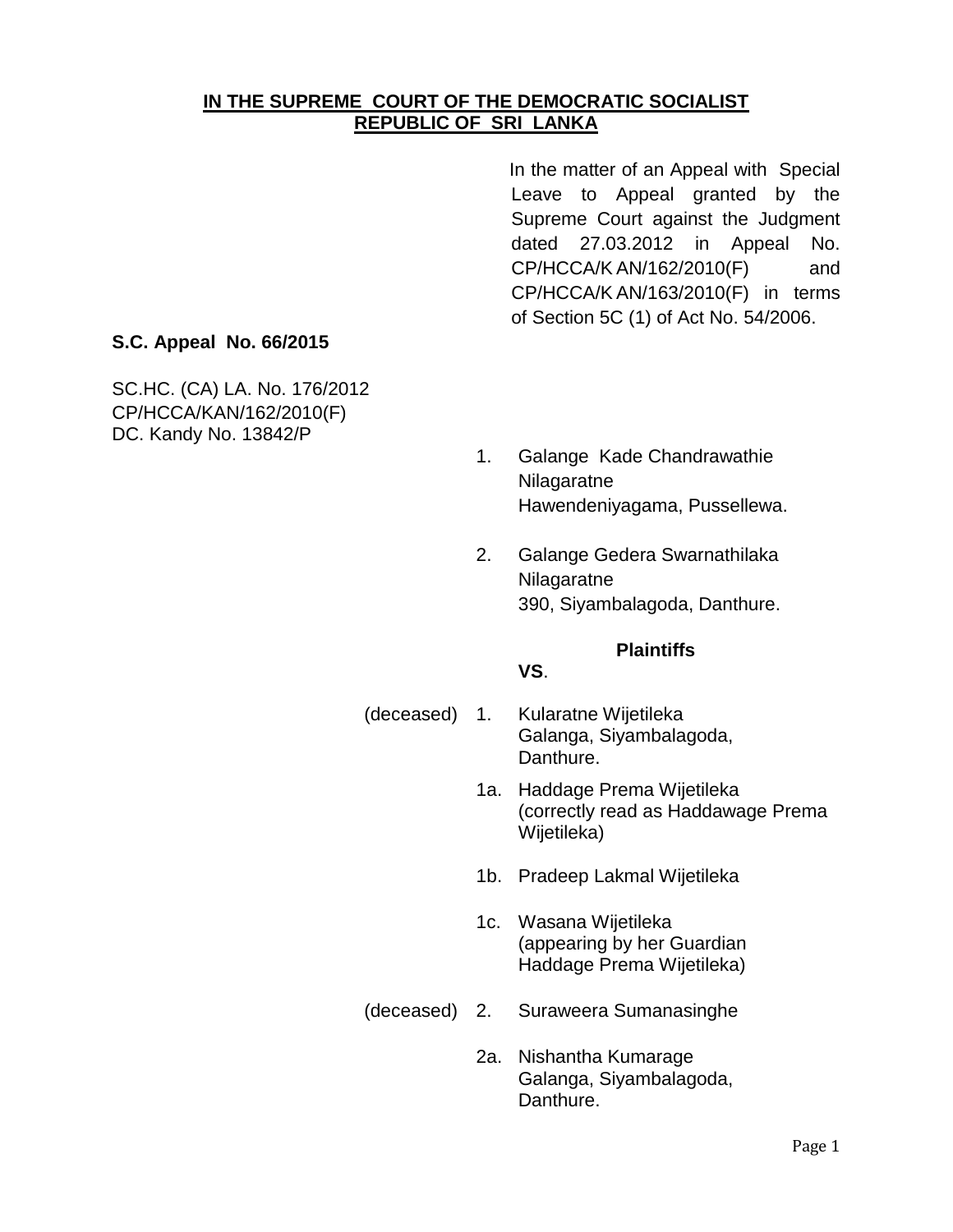- (deceased) 3. Galange Kade Sumanasingha
	- 3a. Y.G. Thilakawathie 388, Siyabalagoda, Danthure.
	- 4. Padma Kumari Nilagaratne Shantha Niwasa, Pussellawa.
	- 5. Rupassarage Rohitha Wickramaratne Siyambalagoda, Danthure.
	- 6. Bandula Nishantha Kumarage, Siyambalagoda, Danthure.

#### **Defendants**

#### **AND**

Haddage Prema Wijetileka (correctly read as Haddawage Prema Wijetileka) Galanga, Siyambalagoda, Danthure.

#### **1a Defendant-Appellant**

**VS.**

- 1. Galange Kade Chandrawathie Nilagaratne Hawendeniyagama, Pussellewa.
- 2. Galange Gedera Swarnathilaka Nilagaratne 390, Siyambalagoda, Danthure.

#### **Plaintiff-Respondents**

- 1b. Pradeep Lakmal Wijetileka
- 1c. Wasana Wijetileka (appearing by her Guardian Y.B.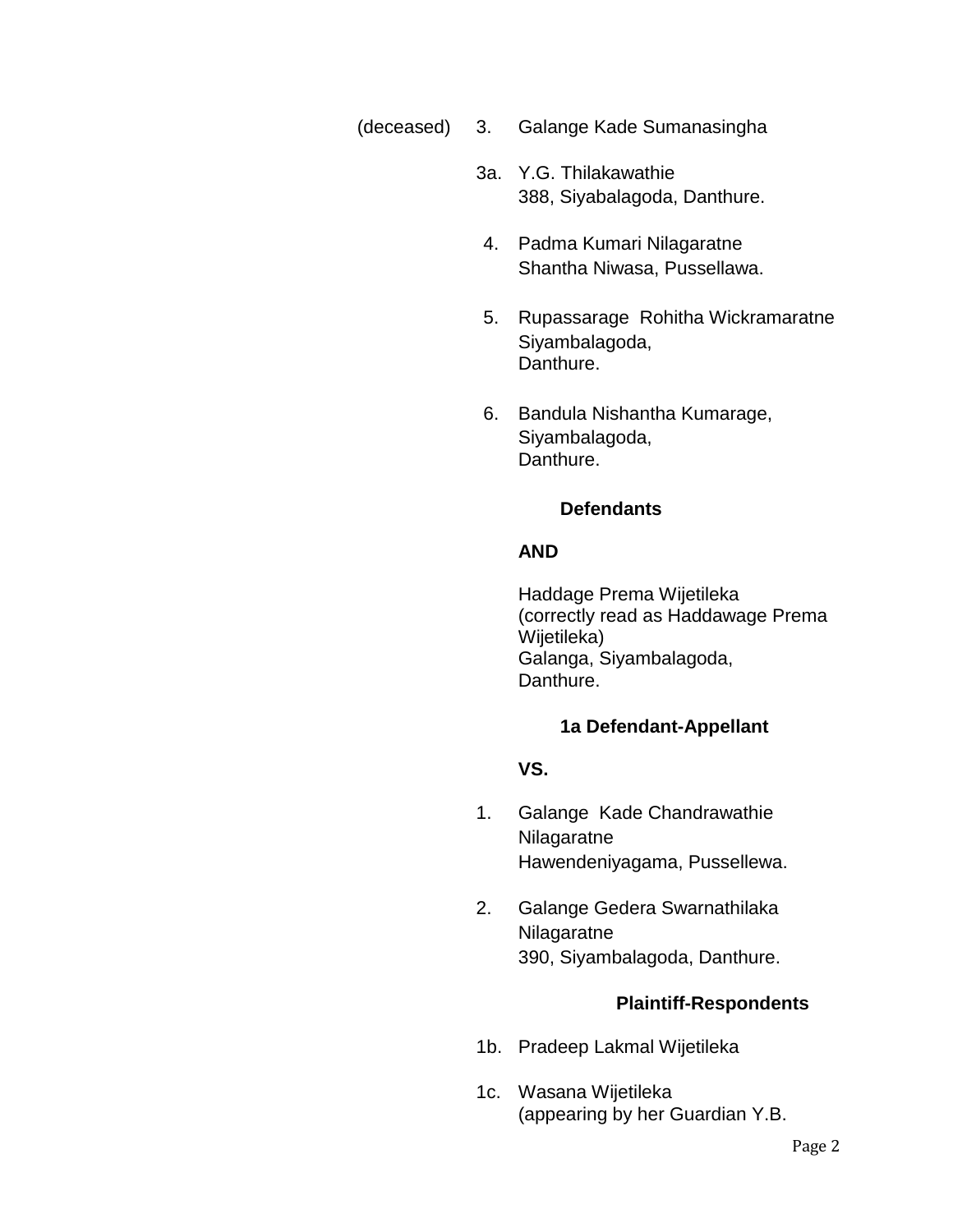Haddage Prema Wijetileka)

- 2a. Bandula Nishantha Kumarage 392, Siyambalagoda, Danthure.
- (deceased) 3. Galange Kade Sumanasingha 388, Siyambalagoda, Danthure.
	- 3a. Y.G. Thilakawathie
	- 4. Padma Kumari Nilagaratne Shantha Niwasa, Pussellawa.
	- 5. Rupassarage Rohitha Wickramaratne Siyambalagoda, Danthure.
	- 6. Bandula Nishantha Kumarage, 392, Siyambalagoda, Danthure.

### **Defendant-Respondents**

#### **AND NOW BETWEEN**

Galange Gedera Swarnathilaka Nilagaratne 390, Siyambalagoda, Danthure.

### **2 nd Plaintiff-Respondent-Appellant**

#### **VS.**

Haddage Prema Wijetileka (correctly read as Haddawage Prema Wijetileka) Galanga, Siyambalagoda, Danthure.

> **1a Defendant-Appellant-Respondent**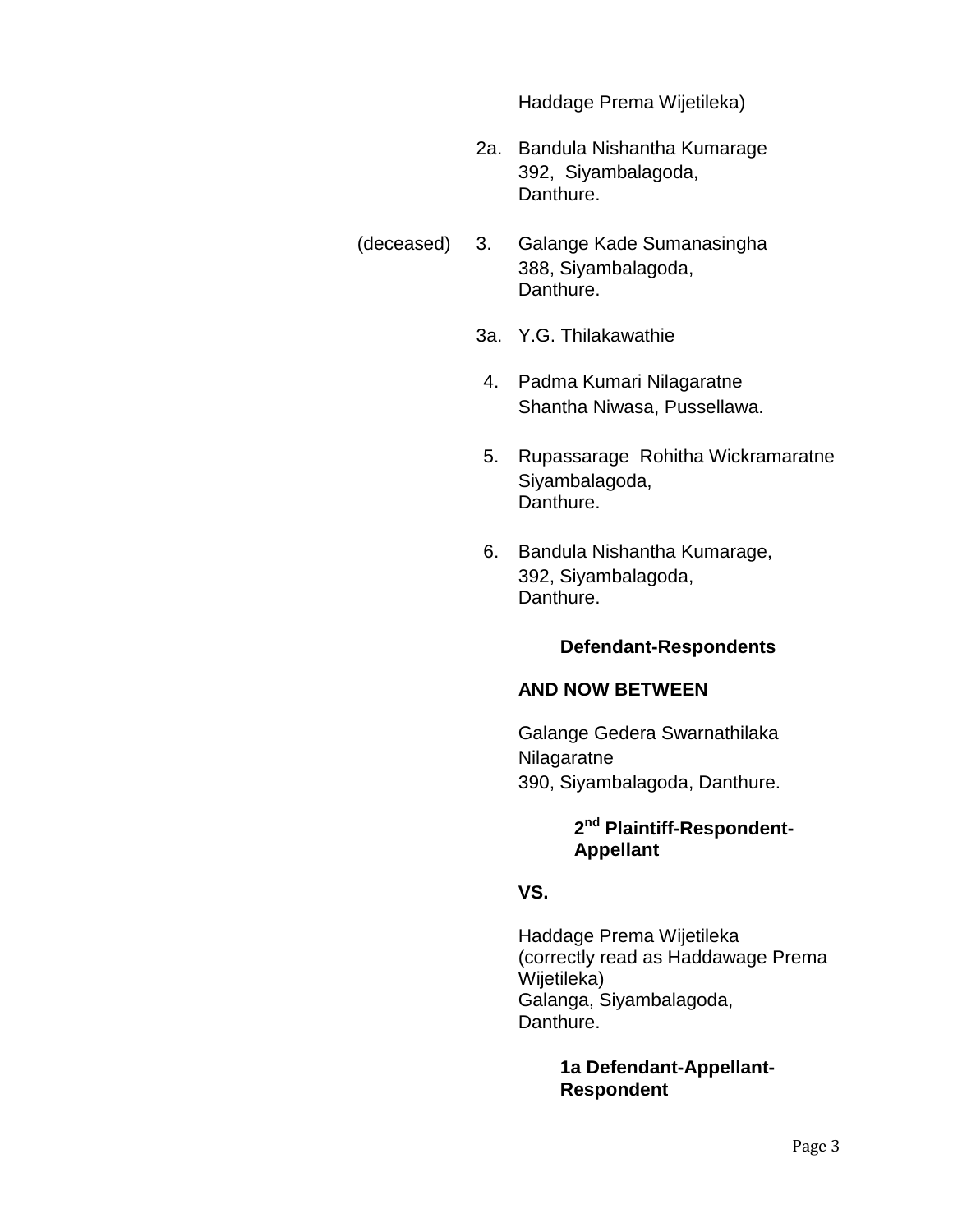- 1b. Pradeep Lakmal Wijetileka
- 1c. Wasana Wijetileka (appearing by her Guardian Y.B. Haddage Prema Wijetileka)
- 2a. Bandula Nishantha Kumarage 392, Siyambalagoda, Danthure.
- (deceased) 3. Galange Kade Sumanasingha 388, Siyambalagoda, Danthure.
	- 3a. Y.G. Thilakawathie
	- 4. Padma Kumari Nilagaratne Shantha Niwasa, Pussellawa.
	- 5. Rupassarage Rohitha Wickramaratne Siyambalagoda, Danthure.
	- 6. Bandula Nishantha Kumarage, 392, Siyambalagoda, Danthure.

#### **Defendant-Respondent-Respondents**

Galange Kade Chandrawathie Nilagaratne Havendeniyagama, Pussellewa.

> **1 st Plaintiff-Respondent-Respondent**

**\*\*\*\*\*\*\*\*\*\*\*\*\*\*\*\*\*\*\*\*\*\*\*\*\*\*\*\*\*\*\*\*\*\*\*\*\*\*\*\*\*\*\*\*\*\*\*\*\*\*\*\*\*\*\*\*\*\*\*\*\*\*\*\*\*\*\*\*\*\*\*\*\*\*\*\*\*\*\*\*\*\*\*\*\***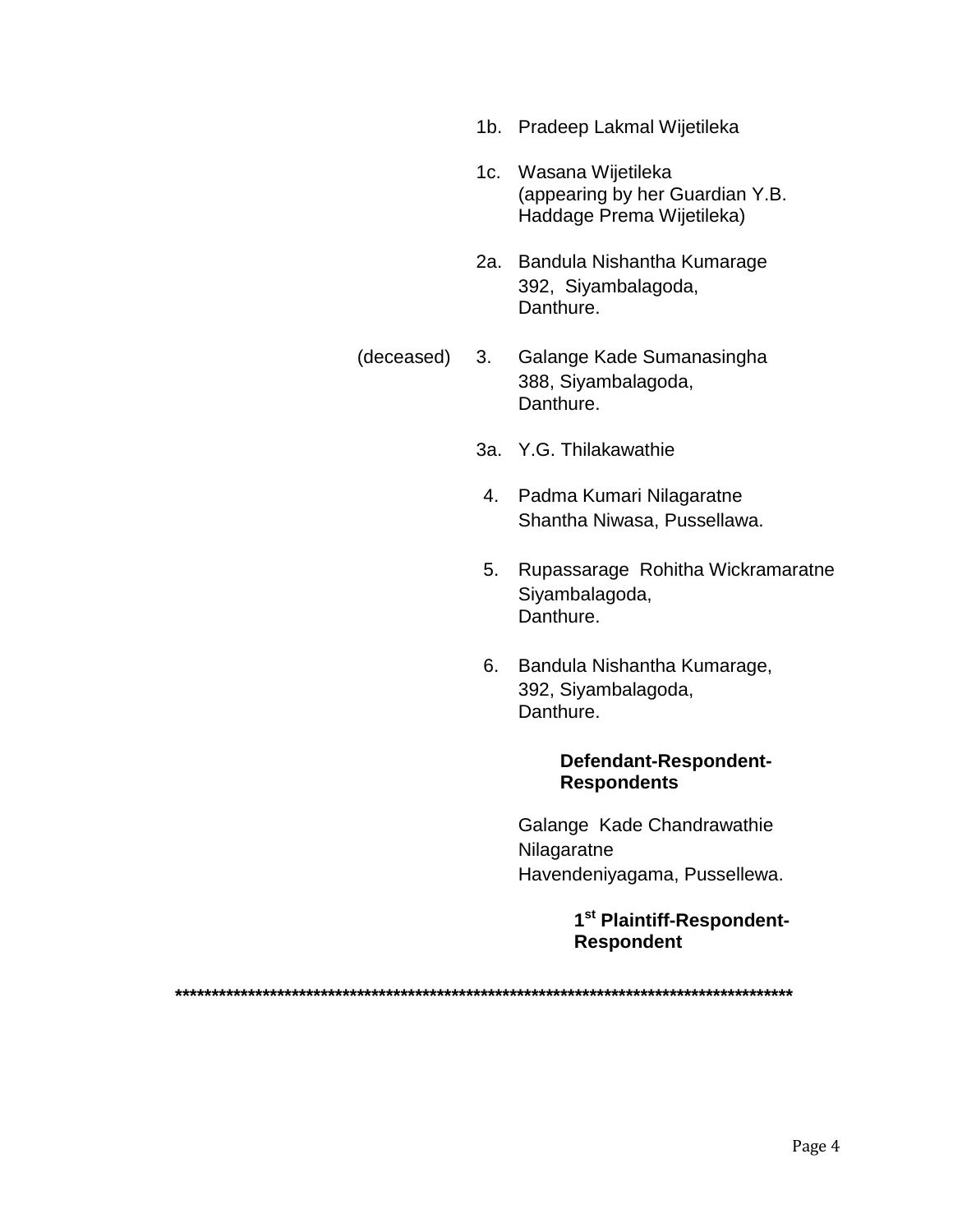### **S.C. Appeal No. 64/2015**

SC.HC. (CA) LA. No. 179/2012 CP/HCCA/KAN/163/2010(F) DC. Kandy No. 13842/P

- 1. Galange Kade Chandrawathie Nilagaratne Hawendeniyagama, Pussellewa.
- 2. Galange Gedera Swarnathilaka Nilagaratne 390, Siyambalagoda, Danthure.

#### **Plaintiffs**

#### **VS**.

- (deceased) 1. Kularatne Wijetileka Galanga, Siyambalagoda, Danthure.
	- 1a. Haddage Prema Wijetileka (correctly read as Haddawage Prema Wijetileka)
	- 1b. Pradeep Lakmal Wijetileka
	- 1c. Wasana Wijetileka (appearing by her Guardian Haddage Prema Wijetileka)
- (deceased) 2. Suraweera Sumanasinghe
	- 2a. Nishantha Kumarage Galanga, Siyambalagoda, Danthure.
- (deceased) 3. Galange Kade Sumanasingha
	- 3a. Y.G. Thilakawathie 388, Siyambalagoda, Danthure.
	- 4. Padma Kumari Nilagaratne Shantha Niwasa, Pussellawa.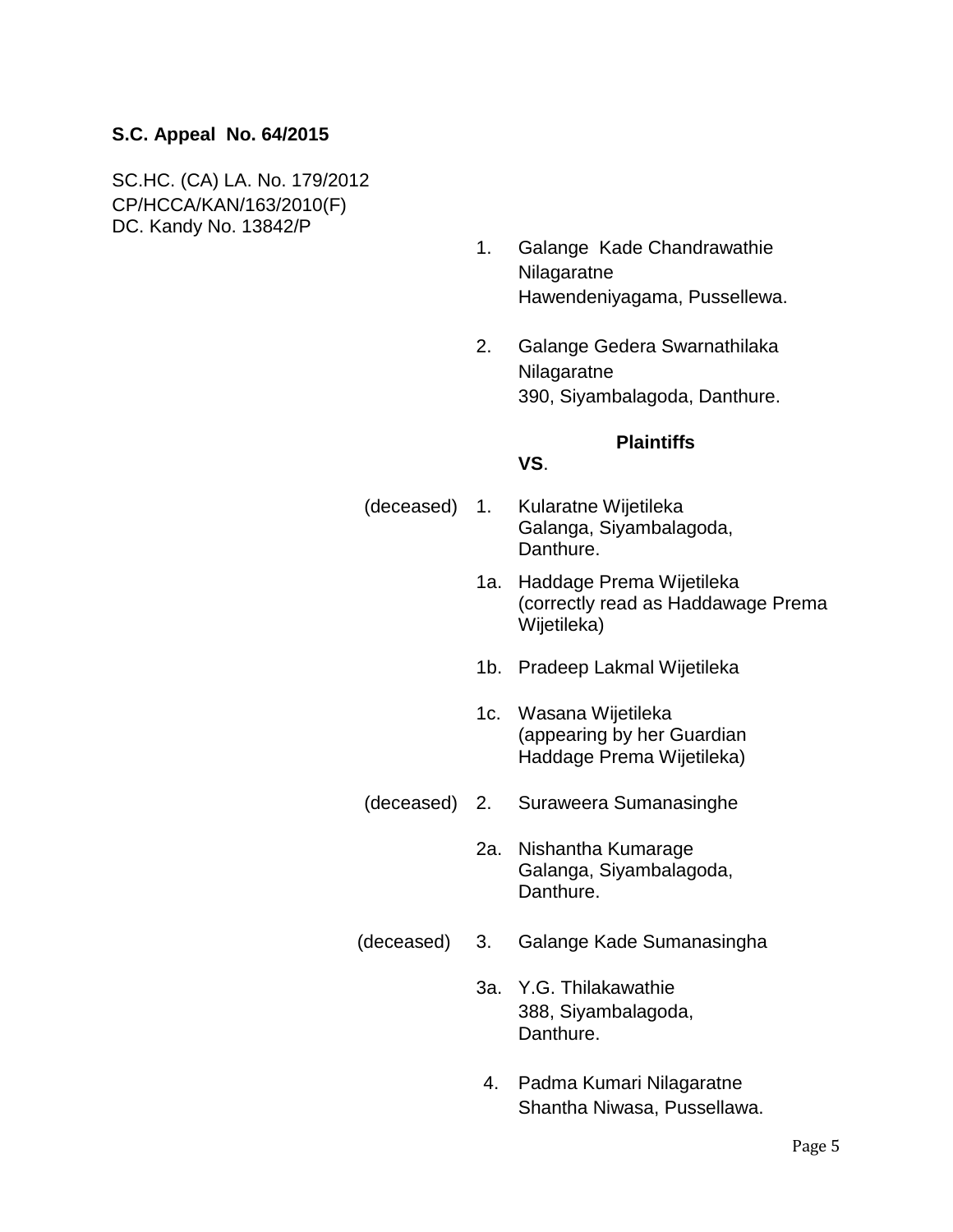- 5. Rupassarage Rohitha Wickramaratne Siyambalagoda, Danthure.
- 6. Bandula Nishantha Kumarage, Siyambalagoda, Danthure.

#### **Defendants**

### **AND**

Bandula Nishantha Kumarage, 392, Siyambalagoda, Danthure.

# **2a and 6th Defendant-Appellant**

### **VS.**

- 1. Galange Kade Chandrawathie Nilagaratne Hawendeniyagama, Pussellewa.
- 2. Galange Gedera Swarnathilaka Nilagaratne 390, Siyambalagoda, Danthure.

#### **Plaintiff-Respondents**

- 1a. Haddage Prema Wijetileka (correctly read as Haddawage Prema Wijetileka) Galanga, Siyambalagoda, Danthure.
- 1b. Pradeep Lakmal Wijetileka
- 1c. Wasana Wijetileka (appearing by her Guardian Y.B. Haddage Prema Wijetileka)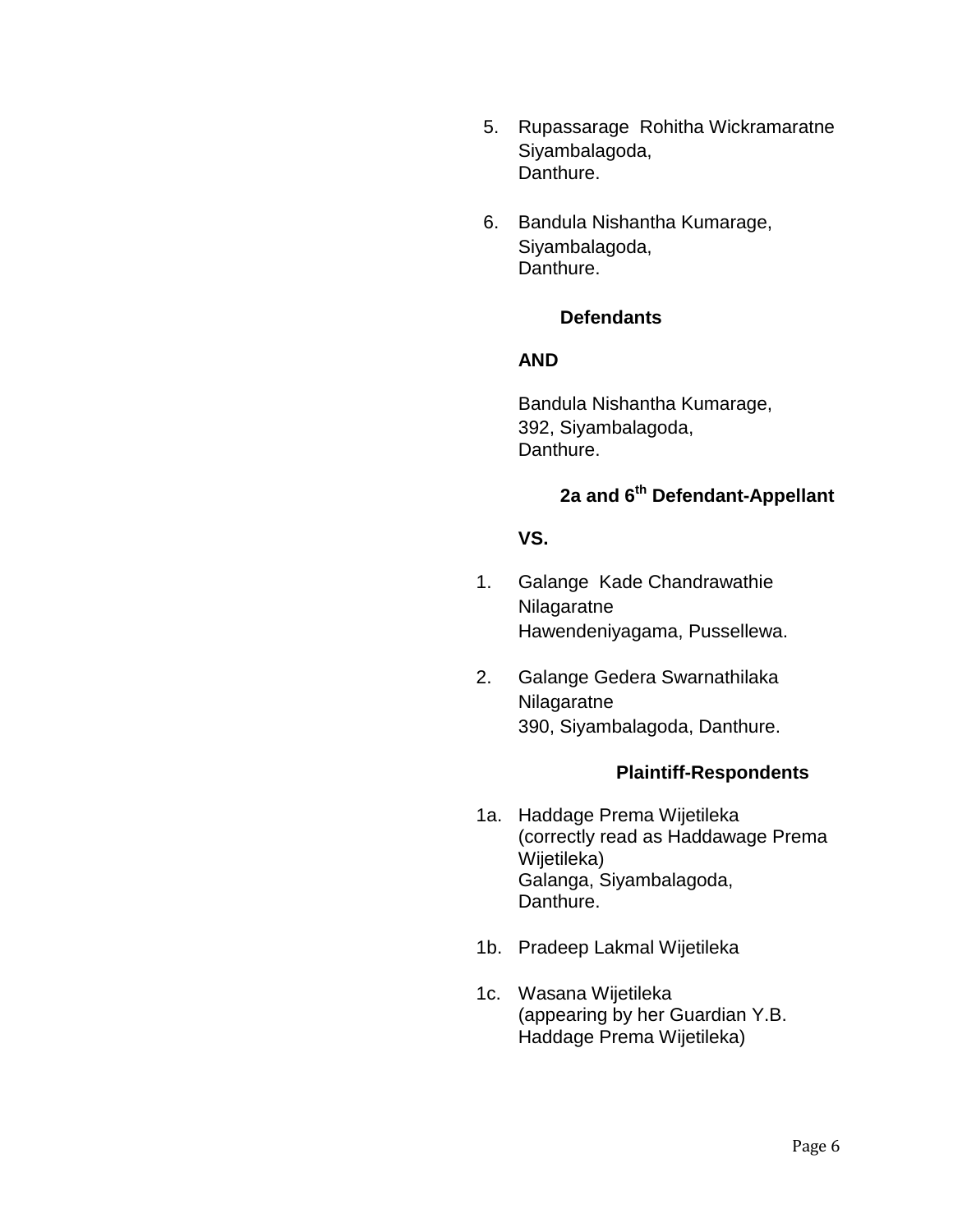- (deceased) 3. Galange Kade Sumanasingha 388, Siyambalagoda, Danthure.
	- 3a. Y.G. Thilakawathie
	- 4. Padma Kumari Nilagaratne Shantha Niwasa, Pussellawa.
	- 5. Rupassarage Rohitha Wickramaratne Siyambalagoda, Danthure.

### **Defendant-Respondents**

### **AND NOW BETWEEN**

Galange Gedera Swarnathilaka Nilagaratne, 390, Siyabalagoda, Danthure.

### **2 nd Plaintiff-Respondent-Appellant**

### **VS.**

Bandula Nishantha Kumarage, 392, Siyambalagoda, Danthure.

### **2a and 6th Defendant-Appellant-Respondent**

- 1a. Haddage Prema Wijetileka (correctly read as Haddawage Prema Wijetileka) Galanga, Siyambalagoda, Danthure.
- 1b. Pradeep Lakmal Wijetileka
- 1c. Wasana Wijetileka (appearing by her Guardian Y.B. Haddage Prema Wijetileka)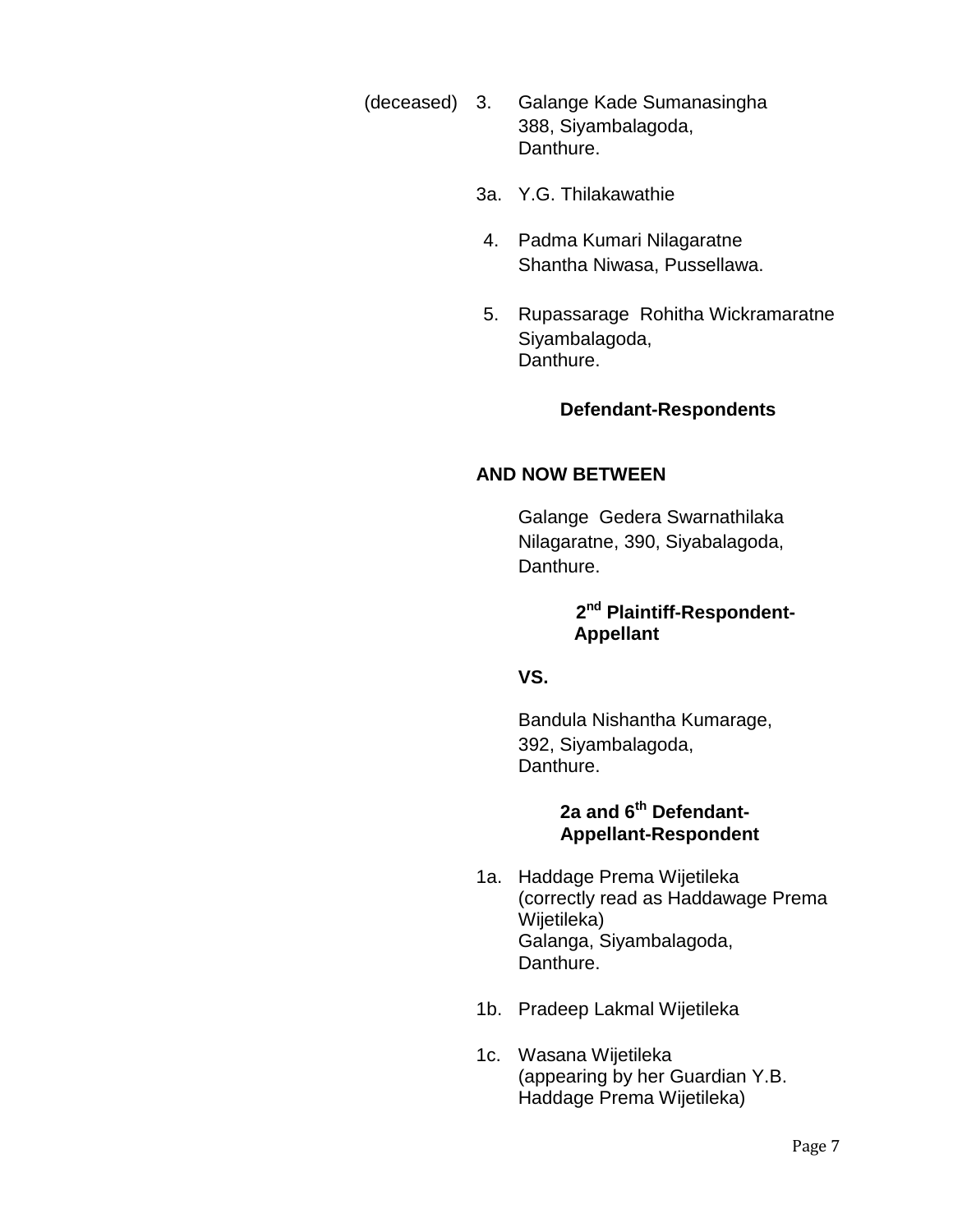- (deceased) 3. Galange Kade Sumanasingha 388, Siyambalagoda, Danthure.
	- 3a. Y.G. Thilakawathie C/O. Dhanapala Kade, Ihalagama, Atabage, Gampola.
	- 4. Padma Kumari Nilagaratne Shantha Niwasa, Pussellawa.
	- 5. Rupassarage Rohitha Wickramaratne Siyambalagoda, Danthure.

### **Defendant-Respondent-Respondents**

Galange Gedera Chandrawathie Nilagaratne, Hawendeniyagama, Pussellawa.

## . **1 st Plaintiff-Respondent-Respondent**

**\* \* \* \* \* \* \***

- **BEFORE : Eva Wanasundera, PC. J Buwaneka Aluwihare, PC.J. & Anil Gooneratne, J.**
- **COUNSEL** : Asthika Devendra with L. Warusawithana and M. Sarathchandra for the 1<sup>st</sup> Plaintiff-Respondent-Appellant and 2<sup>nd</sup> Plaintiff-Respondent-Appellant

Harsha Soza PC. With Anuruddha Dharmaratne for 1A and 2A Defendant-Respondent- Respondents.

- **ARGUED ON : 22.09.2015 & 29.09.2015**
- **DECIDED ON : 29.01.2016**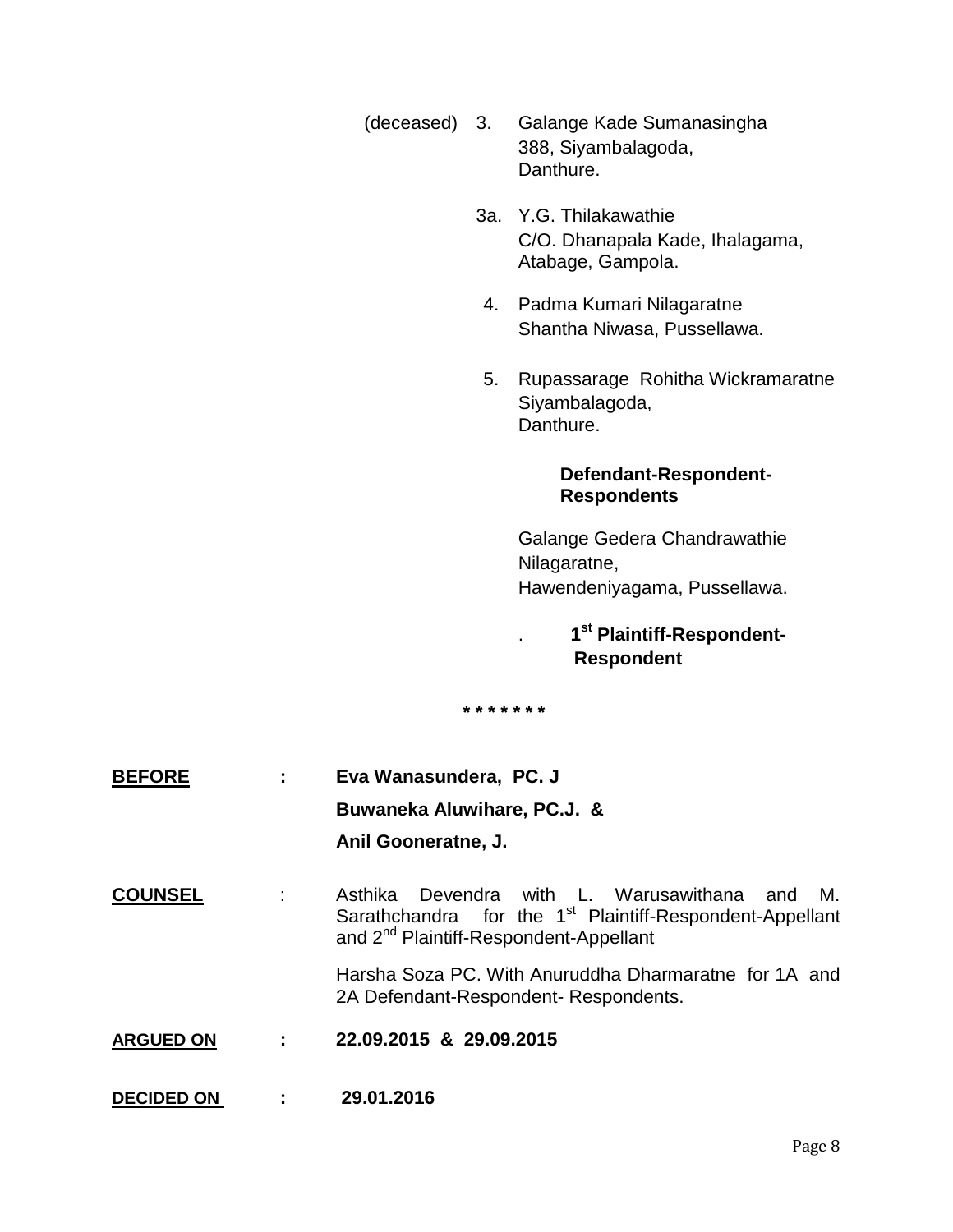### **SC. Appeal 66/2015 & SC. Appeal 64/2015**

#### **EVA WANASUNDERA, PC.J.**

At the hearing of the aforementioned cases on 22.09.2015 and on 29.09.2015, both parties agreed that the two appeals (SC. Appeal 66/2015 & SC. Appeal 64/2015) be consolidated and a single judgment be written on SC. Appeal 66/2015. The parties in both cases agreed to abide by one judgment.

In SC. Appeal 66/2015, Leave to Appeal was granted on 27.03.2015 on the questions of law set out in paragraph 21(i), (iii) and (vi) of the Petition dated 03.05.2012. They are as follows:-

- 21(i) Did the Learned High Court Judges err in law by holding that the Decree marked P4 could not be considered as evidence of the title of Bilindu when there was no point of contest raised by the contesting Defendants as to the validity of the said Decree marked P4?
- (iii) Have the Learned High Court Judges misdirected themselves when they held that Bilindu the vendor had only kept for herself the dwelling house by not evaluating the evidence given by the  $2<sup>nd</sup>$  Plaintiff, establishing the fact that the surrounding land of the said house was also left to the said Bilindu at the execution of Deed No. 6062?
- (vi) Was the High Court in error by holding that the Decree entered in Case No. 3476/L could not be considered as the best evidence placed before the District Court to establish the title of the Petitioner to the land sought to be partitioned?

The subject matter of the case in hand is the District Court of Kandy Partition case No. 13842/P. The Schedule to the Plaint gives the extent as 27.9 perches. The Plaintiffs were 2 in number and the Defendants were 6 in number. The 1<sup>st</sup> Defendant had died and three persons claimed under him as heirs. The  $2<sup>nd</sup>$  Defendant also had died and one person claimed under him as an heir. The District Judge heard the case on 3 admissions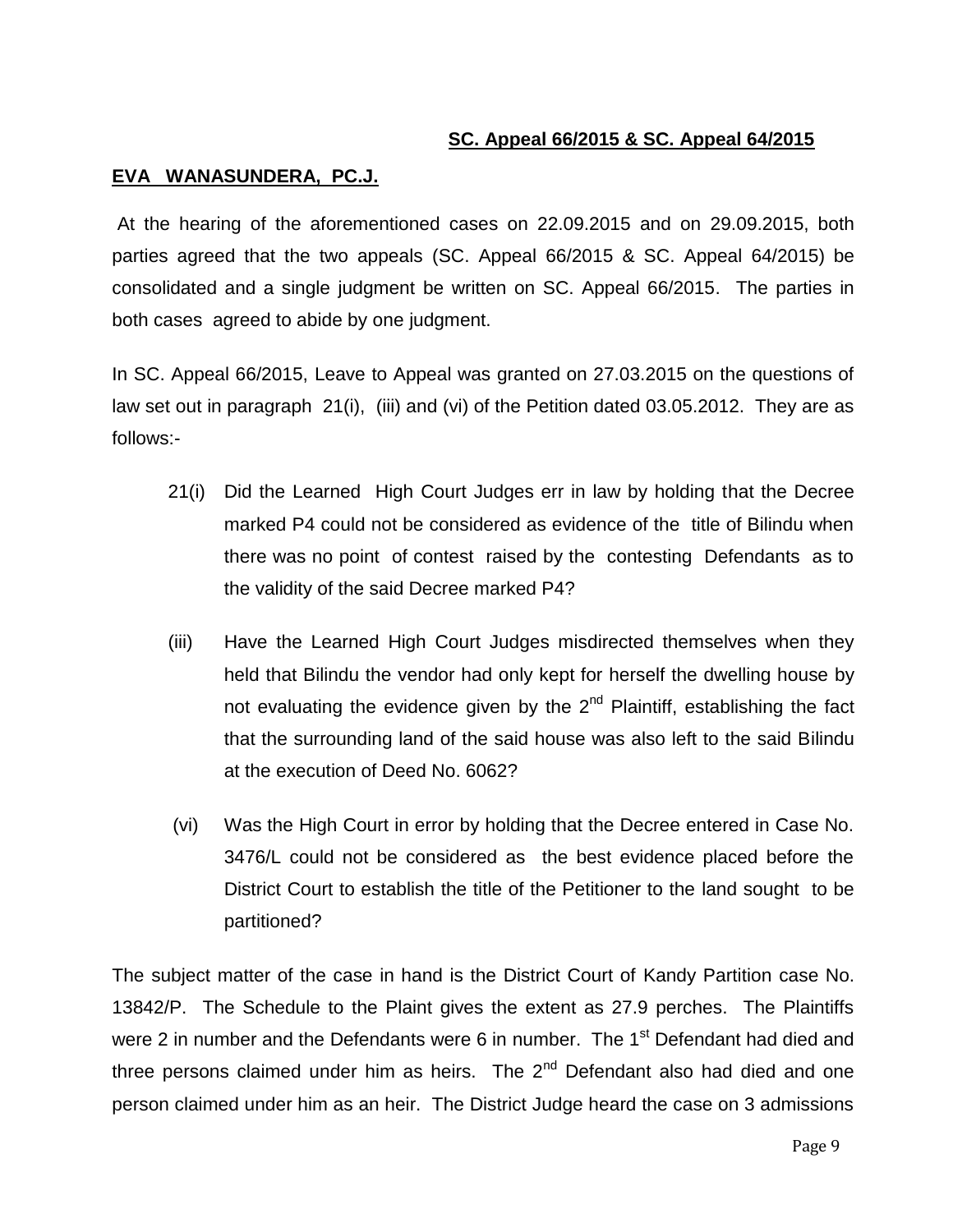and 66 issues. The admissions are set down here since they are pertinent to the question in hand to be decided. They are:

- (1) The parties admit that the subject matter of the case, the land to be partitioned was at one time owned by Sinhala Pedi Gedera Bilindu.
- (2) The parties admit that the land to be partitioned was depicted as Lot 1 and Lot 2 together in Plan No. 614 dated 14.7.1998 made by licensed Surveyor R.B. Wijekoon ( Plan was marked as X)
- (3) The parties agree that 2a Defendant and  $6<sup>th</sup>$  Defendant were one and the same person, namely Bandula Nishantha Kumarage.

The task for the District Judge was to decide the extent of the land which remained with Bilindu after the execution of the Deed No. 6062 dated 15.11.1928.

Delivering judgment on 23.06.2010, the District Judge granted certain portions of the land, mentioning the shares to the parties of the case and referring to the Plan X. At the end the District Judge left 2/30<sup>th</sup> share not allotted to an heir who failed to prove the ownership to that share and further directed that the parties should be allotted the said shares with the buildings as that they are possessed with and with rights of way to each party. The District Judge has also stated in the judgment, if allotting becomes practically very difficult, parties to the case can sell and/or buy the allotted portions from each other.

The District Judge had mentioned in pg. 24 of the judgment that the Plaintiffs had proved that Bilindu was the owner of the 27.9 perches with the house on it and therefore she is taking the pedigree from that base. The District Judge arrived at that finding on the strength of the Decree entered in case No. 3476/L declaring that Bilindu was entitled to Lots 4 and 5 of Plan No. 4319A; Lot 5 being the extent on which the house was standing on and Lot 4 being the surrounding land of the house. Lot 4 was 20.7 perches and Lot 5 was 7.2 perches.

The Plaintiff-Respondent-Appellant's claim before the District Court also was the same. In the amended plaint dated 16.02.2005, paragraph 2 (a), (b), (c) and (d), it is specifically averred that Bilindu sold the larger land and kept for herself a portion of land of an extent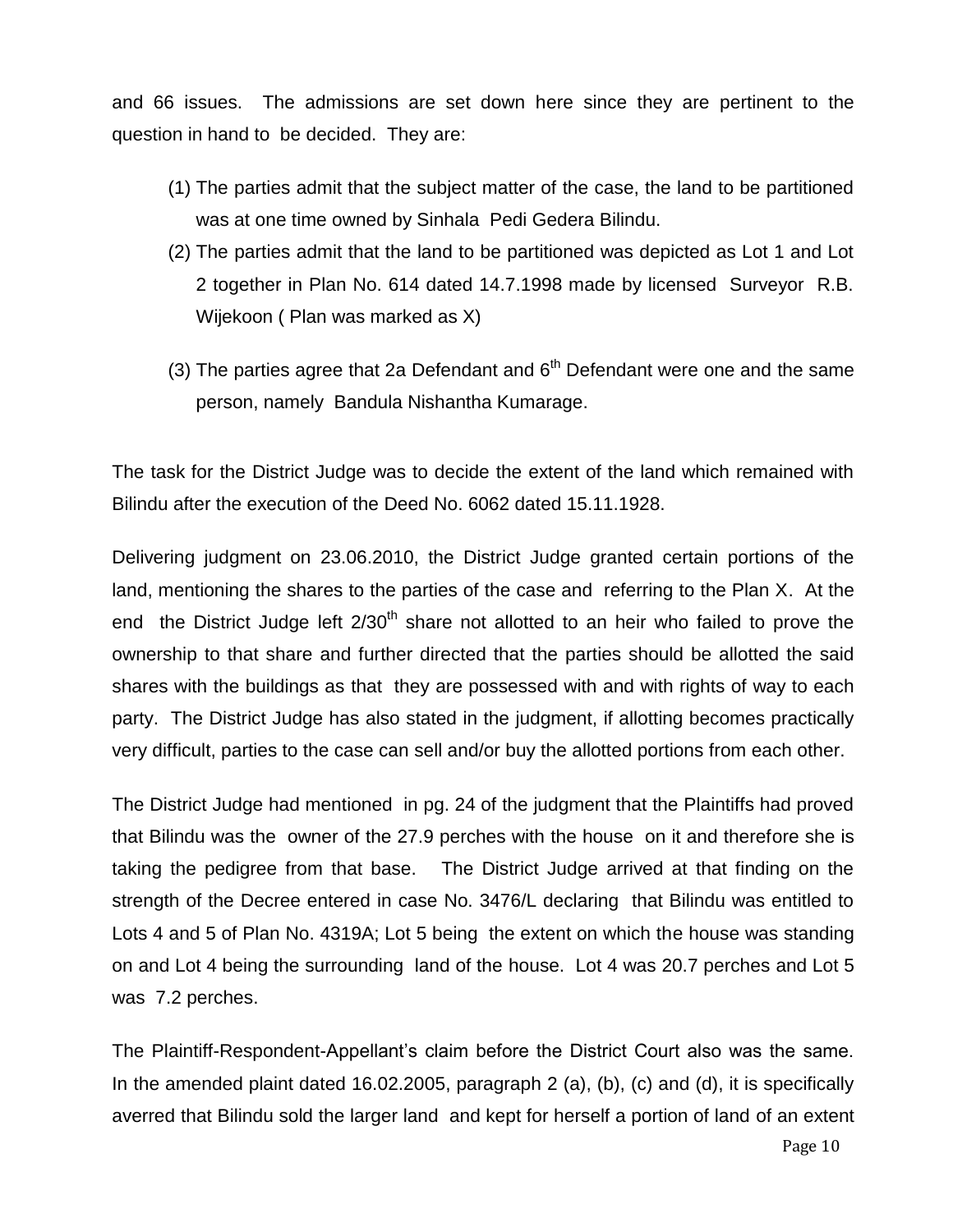of 27.9 perches which is her dwelling house and the land surrounding it, as mentioned in the schedule. The schedule referred to plan 4319A dated 23.11.1955 and 14.1.1957. The District Judge accepted this position. He affirmed the decree in the District Court case No. 3476/L to which Bilindu and one Deen were the only parties. In deed 6062 dated 15.11.1926 Bilindu was the seller and Deen was the purchaser of the property.

The substituted 1a Defendant-Appellant by herself and the substituted "2a and 6th" Defendant-Appellant by himself (one person) appealed to the Civil Appellate High Court against the judgment of the District Court, separately, in two applications namely CP/HCCA/KAN/162/2010(F) and CP/HCCA/KAN/163/2010 (F). The Learned Civil Appellate High Court Judge consolidated the two appeals with the consent of parties and delivered the judgment on 27.3.2012 reversing the District Court judgment and dismissed the action of the Plaintiffs in the District Court. The 2<sup>nd</sup> Plaintiff-Respondent-Appellant is now before this Court challenging the judgment of the Civil Appellate High Court.

**The basis** of the said Civil Appellate High Court judgment can be summarized as follows:-

- (a) P4, which is the **Decree** in case No. 3476/L is not in accordance with **the judgment,** which is a settlement between parties and therefore P4 cannot be considered as evidence of title of Bilindu.
- (b) The only available evidence of title of Bilindu is the deed marked P1 which states in the schedule that "all that western portion in extent one amunum paddy sowing (together with all the buildings and plantations thereon save and **except the tiled dwelling house alone**) out of the field called Galange Kumbura" and therefore what the vendor Bilindu had only kept for herself **is only the dwelling house** since no boundaries of a specific portion of appurtenant land is mentioned in the deed, and
- (c) The trial Judge should have been careful to compare the decree relied on by the Plaintiffs with the findings of the Court.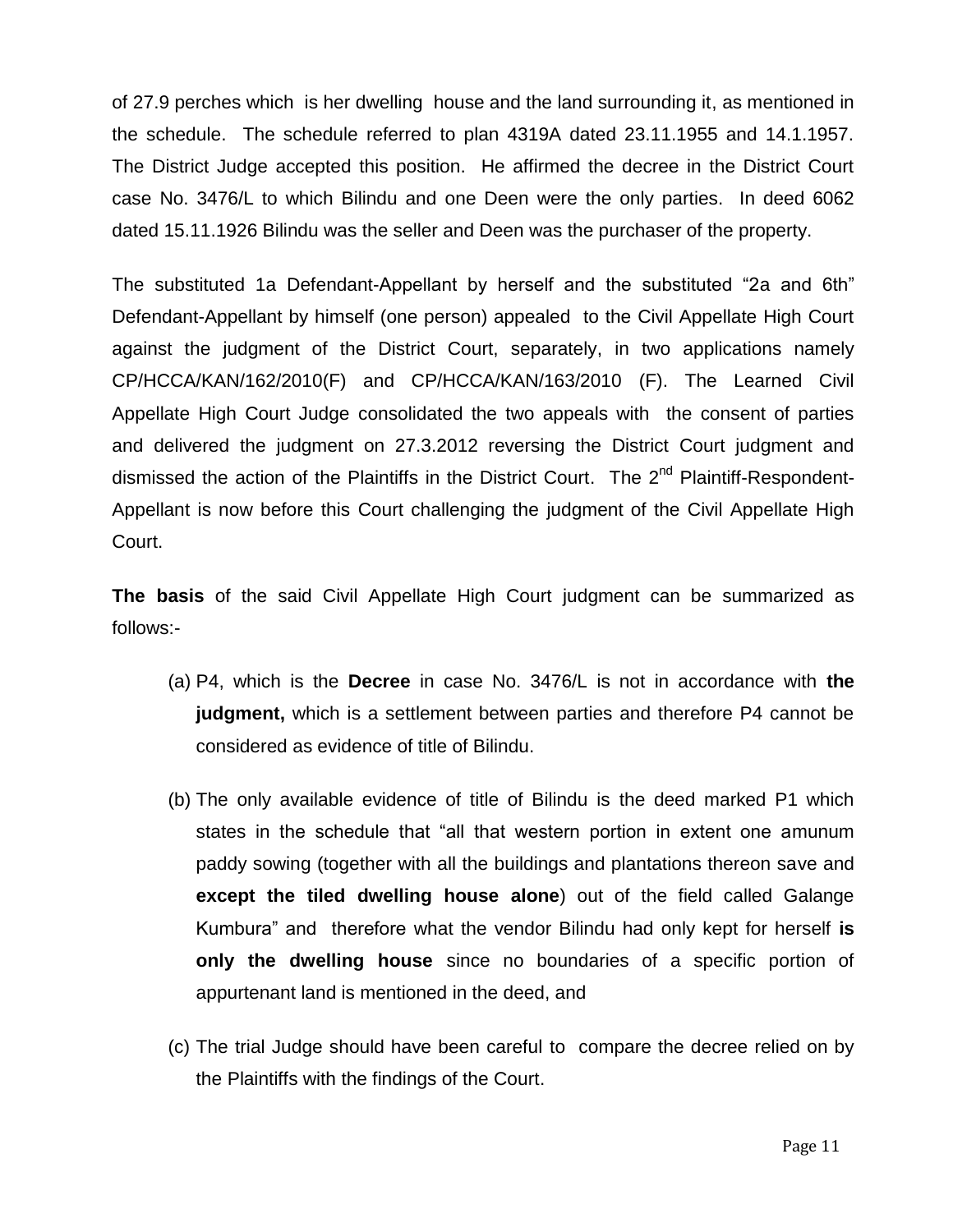Having gone through the brief thoroughly, I observe the following. By deed 6062 dated 15.11.1926 (P1) Bilindu sold one amunum of the land called Galange Kumbura to Deen keeping for herself the "tiled dwelling house alone". In this Deed P1, in the clauses thereof, it is mentioned that she got title to this land by way of a deed number 3677 dated 07.09.1926 attested by R.E. Seneviratne Notary Public. In the same year by deed No. 6062(P1) dated 15.11.1926 she sold the same land to Deen except the house. The case record of L 3476 case which is part of this brief shows that, thereafter, Deen leased the land back to Bilindu for 10 years by deed of lease number 12318 dated 10.07.1941. The ten years was over by 10.07.1951. Bilindu did not give back the possession of the leased land. Then Deen filed case No. L3476 to evict him from Deen's land. Case was settled on 11.05.1953. It was settled thus: "The Defendant admits that she entered the land as a tenant of the Plaintiffs. Of consent judgment to be entered for the Plaintiffs as prayed for with damages at Rs.200/- up to date and further damages at Rs.66/- per month until Plaintiffs are restored to possession and costs. I enter judgment accordingly. Parties sign the record".

I observe that Bilindu, accepted that she was a lease holder and/or tenant on the land that belonged to Deen. Deen was the purchaser of the land from Bilindu in 1926. Bilindu was already in her dwelling house. It was an accepted fact by both parties. When decree was entered on 03.04.1957, i.e. almost 3 years later, even then, Deen agreed not to issue writ until 30.4.1957. It is mentioned so, at the end of the decree.

The decree in any District Court case is always filed in compliance with the provisions of the Civil Procedure Code. In practice the decree is usually drafted and filed by the Plaintiff's instructing Attorney. The Court Officers go through it carefully and the other side can point out if there is something wrong in the decree and get it corrected. It is under all these circumstances that this decree dated 03.04.1957 was filed. It is an accepted document by parties to that action, namely Bilindu and Deen.

It is observed that Plan 4319A referred to in the decree of 3476/L, marked as P5 is dated 24.01.1957. It is mentioned that it was surveyed on 28.11.1955 and the parties present were a representative of Deen named Tikiri Duraya for Plaintif-Petitioner and  $2^{nd}$ ,  $3^{rd}$  and 4<sup>th</sup> Respondents, meaning Sirisoma, Bilindu and Sirisena. This plan, I observe, has been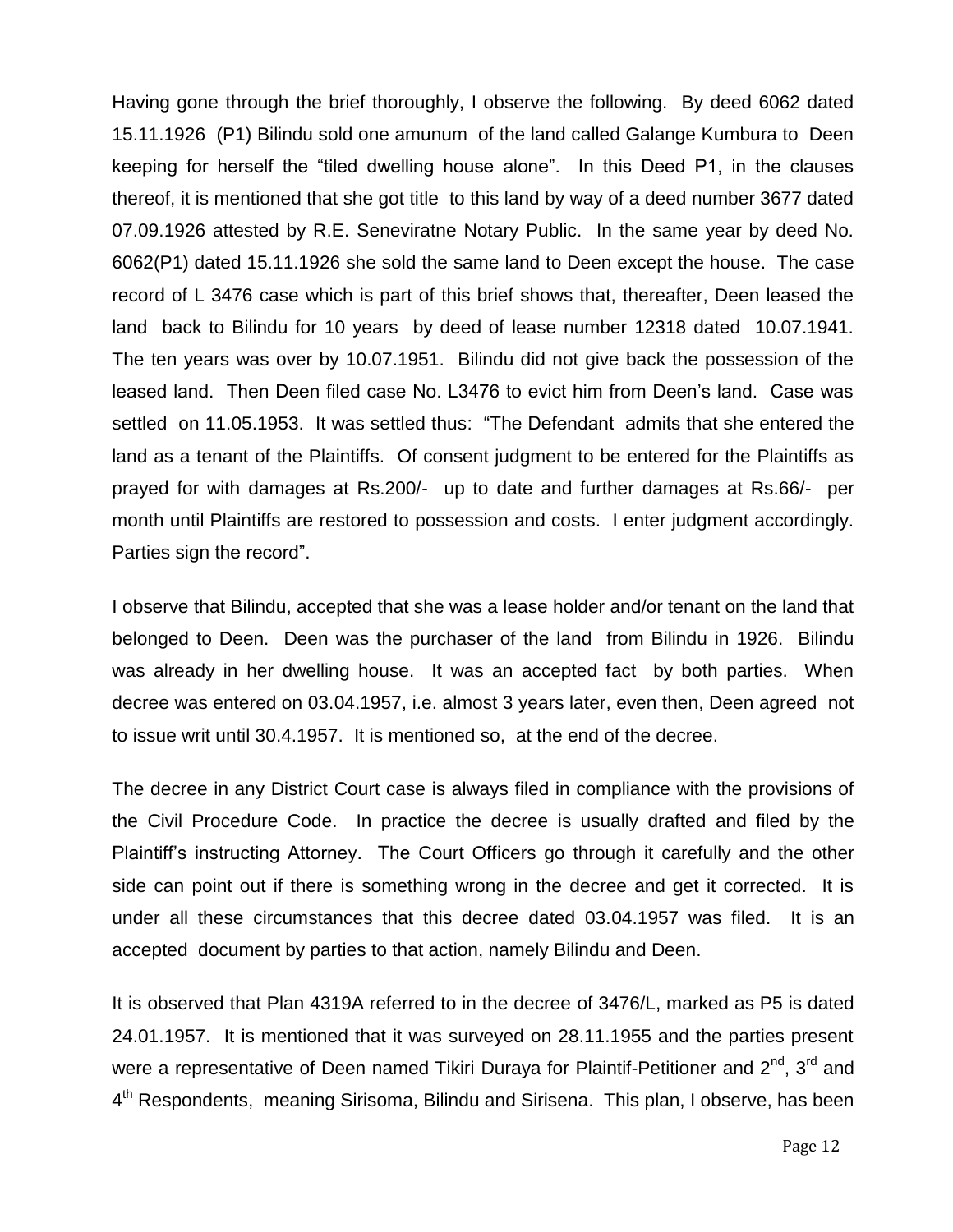done between the date of settlement in case L 3476, ie. 11.05.1953 and the date of the decree, ie. 03.04.1957 which is quite credible and wisely done for everything to be crystal clear. The decree has clearly done justice by the parties by declaring the entitlement of parties and clearly mentioning the lots each party is entitled to. It is mentioned in the decree that the Plan P5 is part and parcel of this decree and filed of record in L3476. It gives the 2<sup>nd</sup> Plaintiff namely, W. Rankiri Danture, Lots 1, 2, 3 and 4A together of an extent of A1 R3 P23.7 and Lot 4B and Lot 5, to the  $3<sup>rd</sup>$  Respondent who is Bilindu, Lot 4 and Lot 5 together is of an extent of 27.9 perches.

So I observe that there is **no good reason** for the Civil Appellate High Court Judges to go on the basis that the **decree is not in conformity with the settlement entered in Court**. **The decree is in fact inconformity with the settlement arrived at in open Court**. The settlement was pursued with a survey and making a plan and specifically allotting the portions of land to Bilindu and Deen. The Civil Appellate has gone quite wrong on this point.

I observe, incidentally that there was no issue before the District Court and even in the High Court with regard to the validity of this decree in L 3476, namely P4. There was no challenge on P4. Therefore, I am of the opinion that the High Court has gone at a tangent by trying to determine the validity of P4 even though the High Court was never even invited to do so by any party before Court and by doing so Court finally arrived at a wrong finding.

Furthermore the evidence in Court given by the  $2<sup>nd</sup>$  Plaintiff before the trial Judge amply proves that the house and the land around it was given to Bilindu. The evidence nicely puts it down as, "since the house was owned by a female ( i.e. Bilindu) and she should be allowed to go out when necessary, I allowed the land around the house for her use"-

(එ ගෙදර අයිතිවෙලා තිබුනේ ගැහැණු කෙනකුට. එළියට පහලියට යන්න ඕන කියලා එ කොටස අත  $\delta$ <sub>0</sub> and it is in the colloquial village language and therefore well said. Anyway no person woman or man selling his or her own land keeping the house to live in, would never sell every inch of the land not preserving a road way and a little land around it. The whole land Bilindu sold to Deen was almost 2 acres in extent and out of that Bilindu had kept for herself the land of 27.9 perches with the consent of the purchaser Deen, which seems to